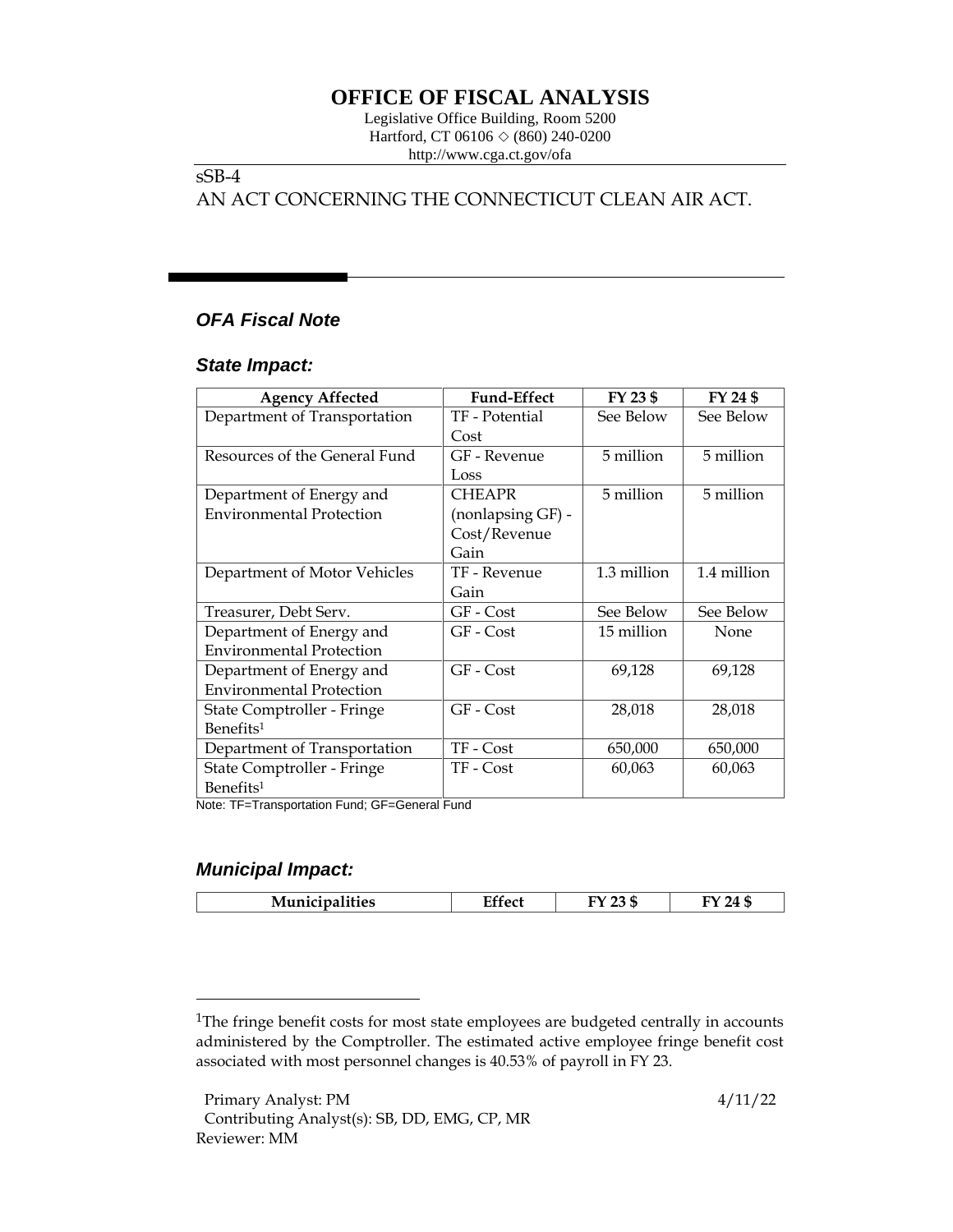| Various Local and Regional | <b>STATE</b>         | See Below | See Below |
|----------------------------|----------------------|-----------|-----------|
| <b>School Districts</b>    | MANDATE <sup>2</sup> |           |           |
|                            | - Potential          |           |           |
|                            | Revenue              |           |           |
|                            | Gain/Cost            |           |           |
| All Municipalities         | Grand List           | None      | Potential |
|                            | Reduction            |           |           |
| All Municipalities         | Potential            | See Below | See Below |
|                            | Savings              |           |           |
| Various Local and Regional | Potential            | See Below | See Below |
| <b>School Districts</b>    | Savings/             |           |           |
|                            | Cost                 |           |           |

### *Explanation*

**Section 1** accelerates various targets, from 2030 to 2026, regarding the percentage of the state fleet that must have zero emissions. This provision is not expected to have a fiscal impact because it is anticipated that the Department of Administrative Services (DAS) would not make fleet purchases if there were significant market barriers or if they were otherwise not cost effective. If DAS does not meet these requirements, the agency must submit a report to various legislative committees explaining why and proposing an alternative schedule.

This section also prohibits the Department of Transportation (DOT) from purchasing or leasing any diesel-fueled transit buses beginning in 2024. This provision may increase capital costs over the next several years, covered in part by federal funds, but only to the extent that it requires DOT to accelerate its transit fleet conversion beyond what it would have otherwise done. It should be noted that the agency's current policy and plans align with this section's requirements.

**Section 5** requires all new construction of a state facility or a school building project have at least 20% of parking spaces for cars or light duty trucks be installed with level II electric vehicle (EV) charging stations. This is expected to increase construction costs of relevant projects and

<sup>2</sup> State mandate is defined in Sec. 2-32b(2) of the Connecticut General Statutes, "state mandate" means any state initiated constitutional, statutory or executive action that requires a local government to establish, expand or modify its activities in such a way as to necessitate additional expenditures from local revenues.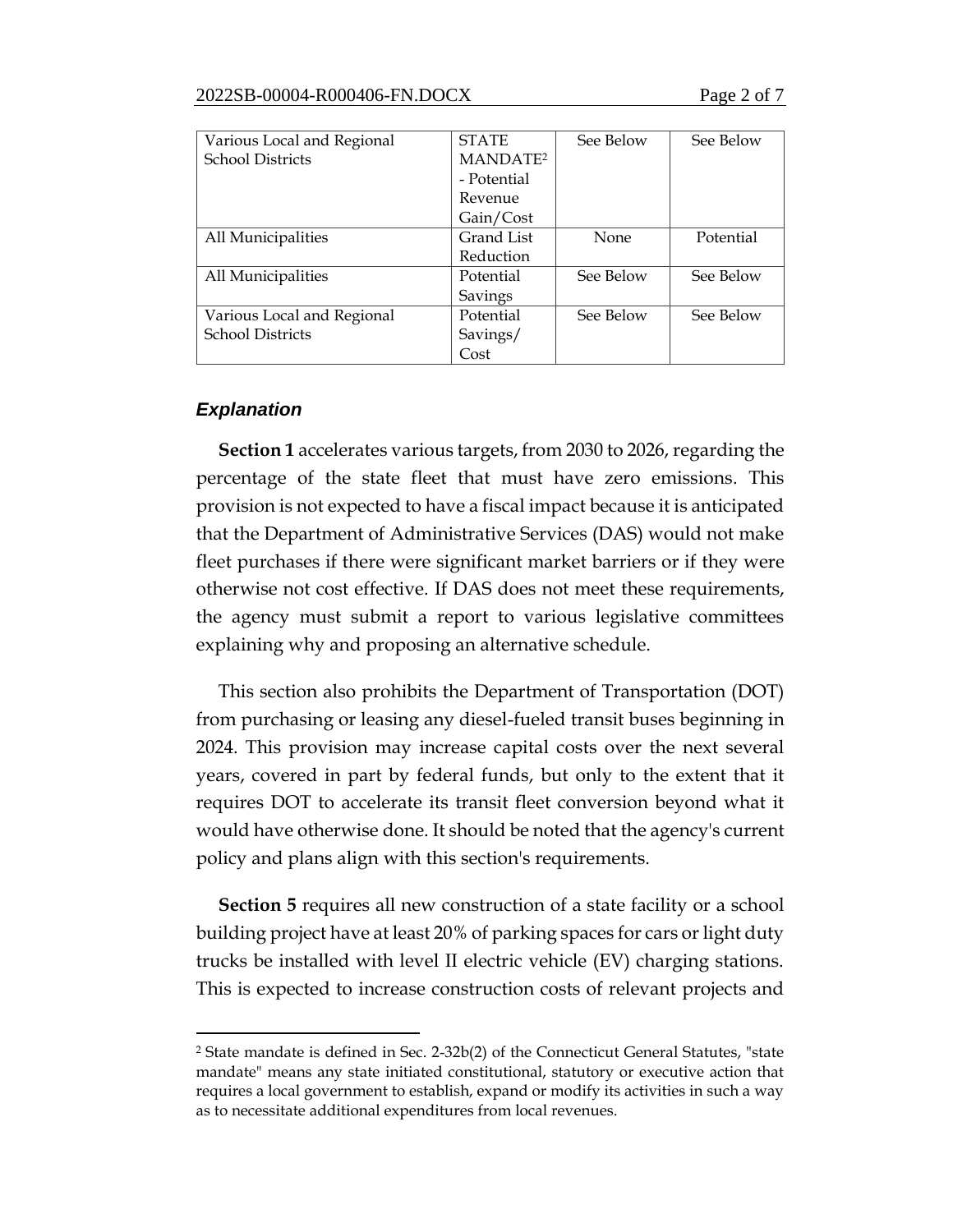represents a potential cost to the state and potential cost and revenue gain to local and regional school districts.

The school construction program is funded using General Obligation (GO) bonds, in two large tracts: priority list projects (i.e., larger projects approved in legislation) and non-priority list projects. Non-priority list projects currently include emergency items, such as fire or catastrophe damage, leaking roofs, or code violations. The bill requires all school building projects that are part of the state's school construction reimbursement program include installation of vehicle charging stations as part of school building projects, whether those projects fall under the legislatively-approved, and typically larger scale, priority list or the administratively approved non-priority list.

It seems likely that schools would not seek state reimbursement for non-priority projects if the cost of installation of the charging stations was greater than the costs associated with the underlying project. To the extent schools do not participate in the state school construction program to avoid the increased costs associated with installing charging stations, there are potential increased costs to local and regional school districts if those districts choose to undertake school construction projects. Use of previously authorized bond funds for school construction could be increased if school project reimbursements are accelerated, or decreased if schools choose not to be part of the program.

While the bill requires charging station installation for the nonpriority list projects, current law (CGS Sec. 10-283, which is unchanged by the bill) does not appear to allow for state reimbursement of costs associated charging stations for non-priority list projects. The potential aversion to being part of the state school construction program described above would increase if the additional costs associated with the charging stations are not a reimbursable expense. Use of previously authorized bond funds for school construction could be decreased if schools choose not to be part of the program and the charging stations are not an eligible reimbursable expense.

For school construction priority list projects, the bill is likely to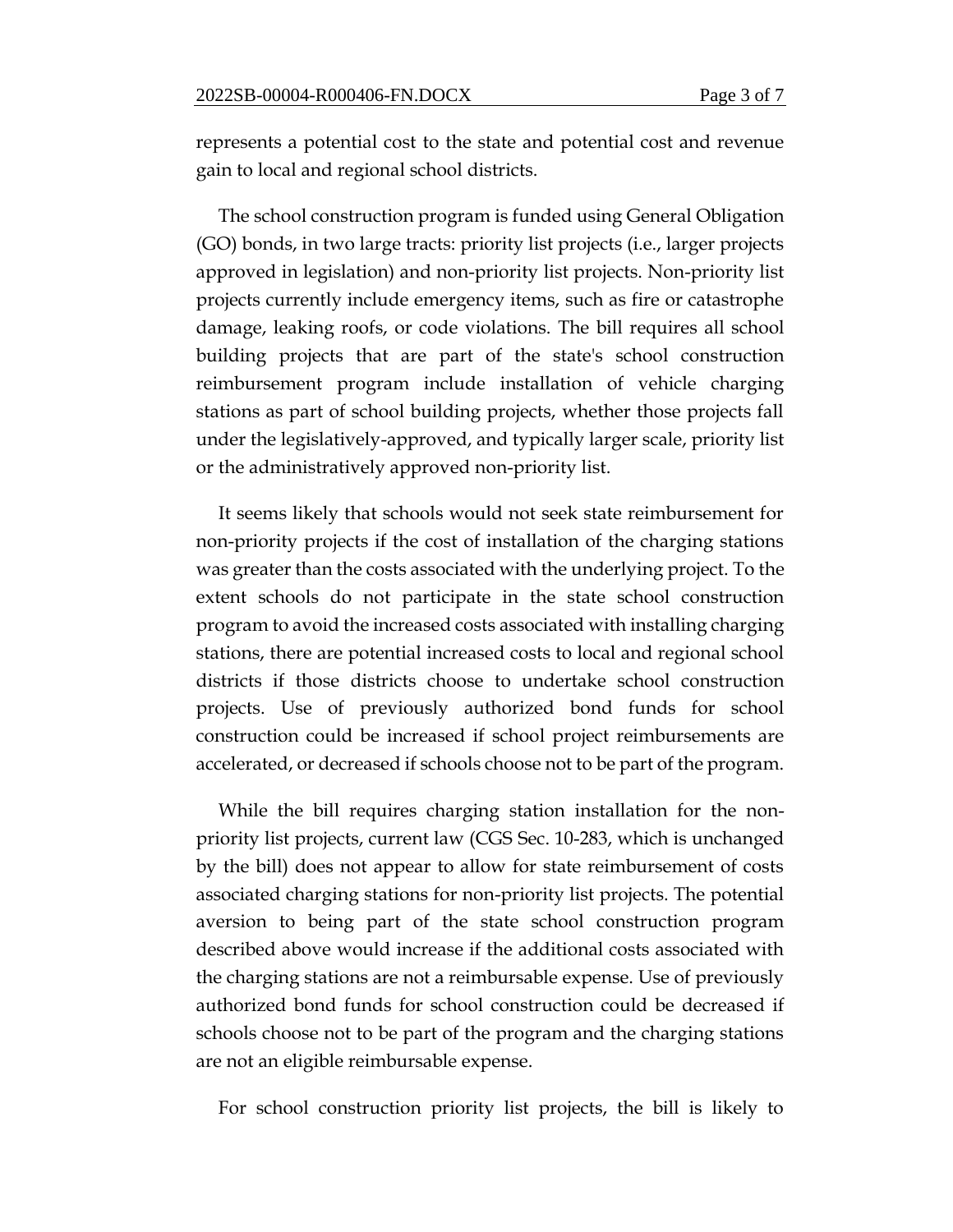increase overall costs of projects to be considered in the future. To the extent these changes increase the total cost of future projects, the increased cost would be shared between municipalities and the state at the appropriate reimbursement ratio. Similarly, for new state facility construction, the bill will increase future project costs. Specific costs for eligible projects, including the marginal increase from the charging station requirement, can only be determined as project expenses are incurred by municipalities or the state and state reimbursements are sought and offered. The fiscal impact of future projects requiring legislative approval would be shown at the time such projects are considered.

Future General Fund (GF) debt service costs may be incurred sooner under the bill to the degree that it causes previously authorized GO bond funds to be expended or to be expended more rapidly than they otherwise would have been.

As of March 1, 2022, the unallocated bond balance available under the school construction authorization is \$636 million, with another \$550 million effective under current law to start FY 23. The bill does not change GO bond authorizations relevant to this section.

**Section 6** exempts electric buses, certain EV charging stations, and other refueling equipment for fuel-cell EVs from property taxes.

Exempting electric buses from property tax varies based on the type of bus exempted. School buses are owned by private companies and are taxable. It is not known if any private school bus companies currently use electric buses. To the extent that they do, the cost of paying property taxes on those buses is presumably factored in their contracts with municipalities. Exempting these buses would result in a grand list reduction in municipalities where they are registered but could also reduce the cost of municipal contracts. At the average statewide mill rate, the property taxes on a single electric school bus could range from \$6,500 to \$11,000. Exempting electric charter buses from property taxes has no fiscal impact, because such buses are already exempt.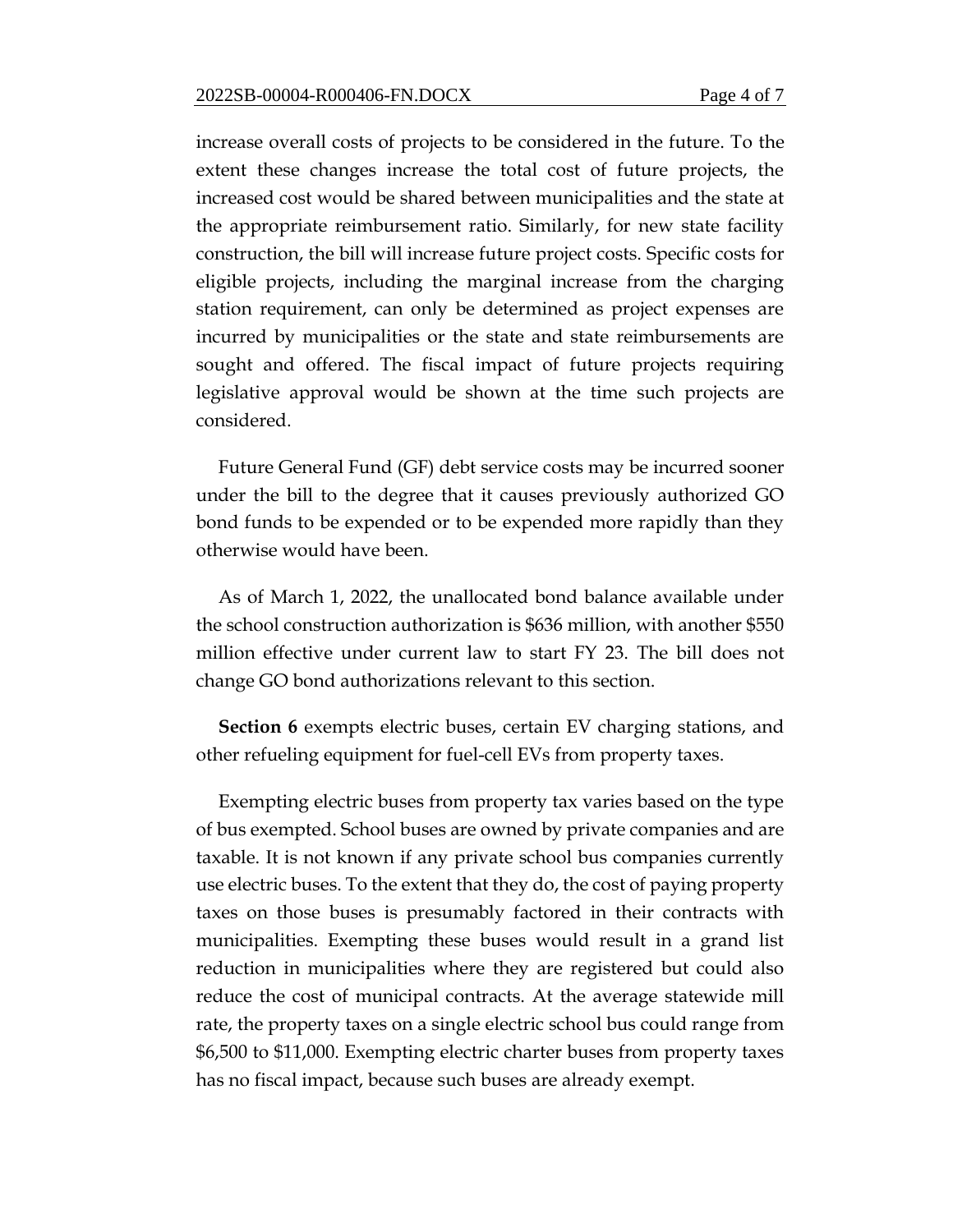Exempting EV charging stations and other refueling equipment similarly results in a grand list reduction in the municipalities where the equipment is located. Any grand list reduction results in a revenue loss, given a constant mill rate.

**Sections 7 & 11** of the bill alter and expand the Connecticut Hydrogen and Electric Automobile Purchase Rebate (CHEAPR) program. The bill increases program funding by transferring the entire greenhouse gas (GHG) vehicle registration fee to the CHEAPR account, resulting in GF revenue loss of approximately \$5 million annually and an equal revenue gain to the CHEAPR account. The GHG fee generates approximately \$8 million annually, but under current law only the first \$3 million goes to CHEAPR, with the remainder going to the GF. Further, the bill extends eligibility to municipalities, resulting in potential savings to the extent they receive these incentives.

**Section 8** eliminates the registration discount for EVs, bringing the fee from \$57 to \$120 for a three-year period, the same as for regular registrations. This results in an estimated revenue gain of \$1.3 million in FY 23 and \$1.4 million in FY 24.<sup>3</sup>

**Sections 13 & 17** authorize a combined \$95 million in GO bonds, including \$75 million for DOT to establish a traffic signal grant program and \$20 million for the Department of Energy and Environmental Protection (DEEP) to establish a zero-emission school bus grant program. To the extent bonds are fully allocated and expended, total debt service is expected to be approximately \$136 million over the 20 year duration of the bonds.

**Sections 14 & 19** allow DEEP to establish a voucher program for the deployment of certain zero emission vehicles after January 1, 2023, and

<sup>&</sup>lt;sup>3</sup> According to the DMV, there were 21,382 EVs registered in the state as of January 1, 2022. For FY 23 and FY 24, this estimate assumes EV purchases in the state (used here as a proxy for new registrations) follow the growth reflected in the Energy Information Administration's 2021 Annual Energy Outlook reference case regional forecast for New England. Specifically, it follows the growth rate for all 100-mile, 200-mile, and 300-mile electric cars and light trucks.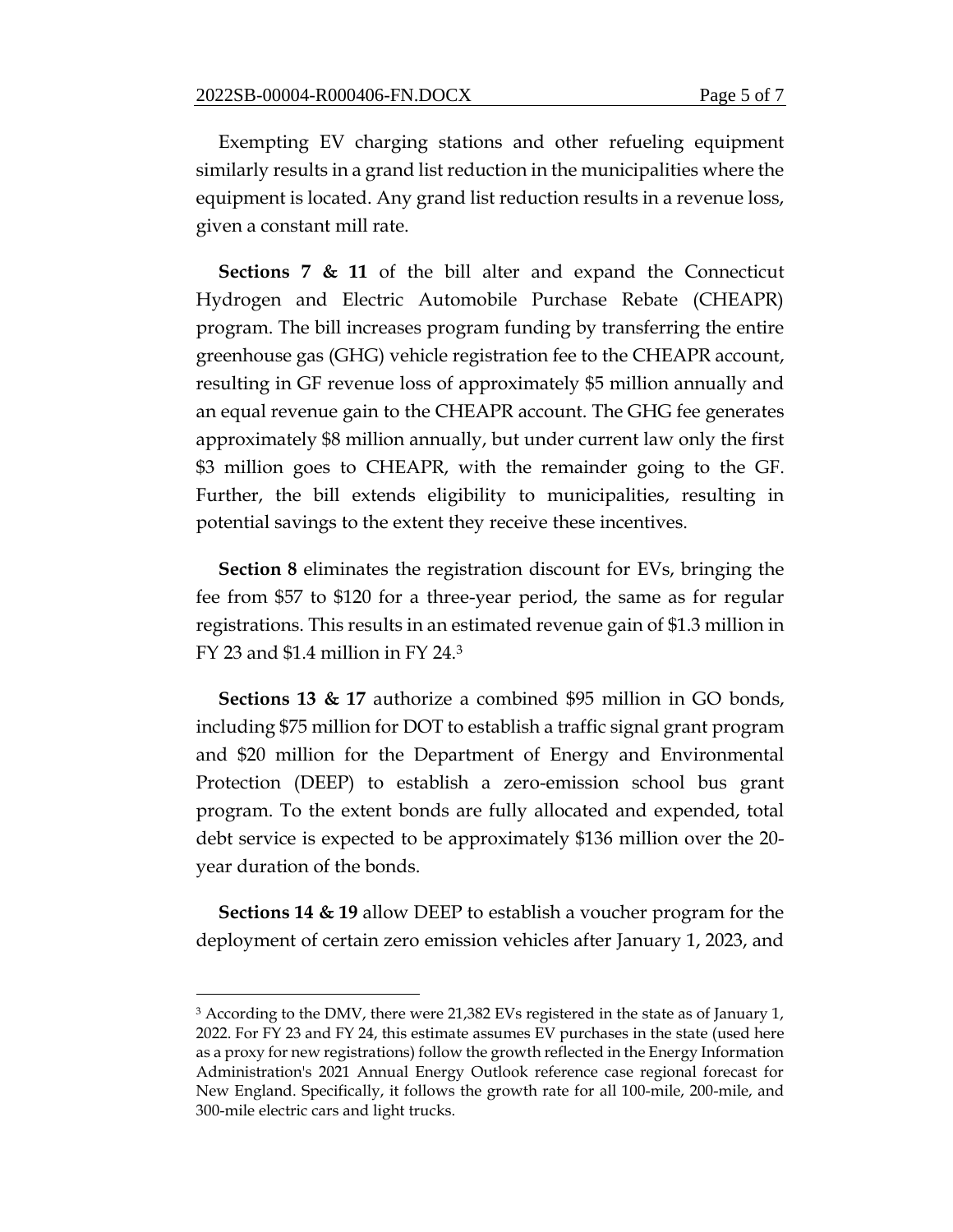within available funds. These sections also establish a "medium and heavy duty vehicle voucher account" within the GF and appropriate \$15 million to the account in FY 23.

**Section 15** allows local and regional boards of education to enter into school transportation contracts for up to 10 years, rather than five under current law, if the contract includes at least one school bus that is zeroemission. It is anticipated that a local and regional school district would only enter into a 10-year contract, rather than a five-year contact, if they could achieve savings. The savings incurred by districts would depend on the terms of the contract.

**Section 16** requires that all school buses be zero-emission by: (1) January 1, 2030, in certain environmental justice school districts, and (2) by January 1, 2035, in the remaining districts. To the extent that the cost of this requirement exceeds available state bond and federal funds, local and regional school districts will incur a cost. It is anticipated that these costs could be significant and would depend on the number of buses in a district that are not zero-emission, and the amount of bond funds and federal funds the district received.

This section also requires DEEP to establish a new grant program to provide matching funds for municipalities, school districts, and school bus operators when submitting federal grant applications for zeroemission buses and EV charging infrastructure. The funds for this program are provided through GO bonds and are described in Sections 13 & 17 above. However, additional costs of \$97,146 in each of FY 23 and FY 24 are expected for DEEP to hire an Environmental Analyst 3 to administer the program.

**Section 18** requires DOT to establish, beginning in FY 25 and annually thereafter, a transportation carbon budget that sets the maximum amount of GHG emissions permitted from the transportation sector. Implementing this provision is estimated to cost \$710,063 in each of FY 23 and FY 24 for a consultant to develop a framework and methodology for the budget (approximately \$1 million total) and two transportation planner positions to oversee the program.